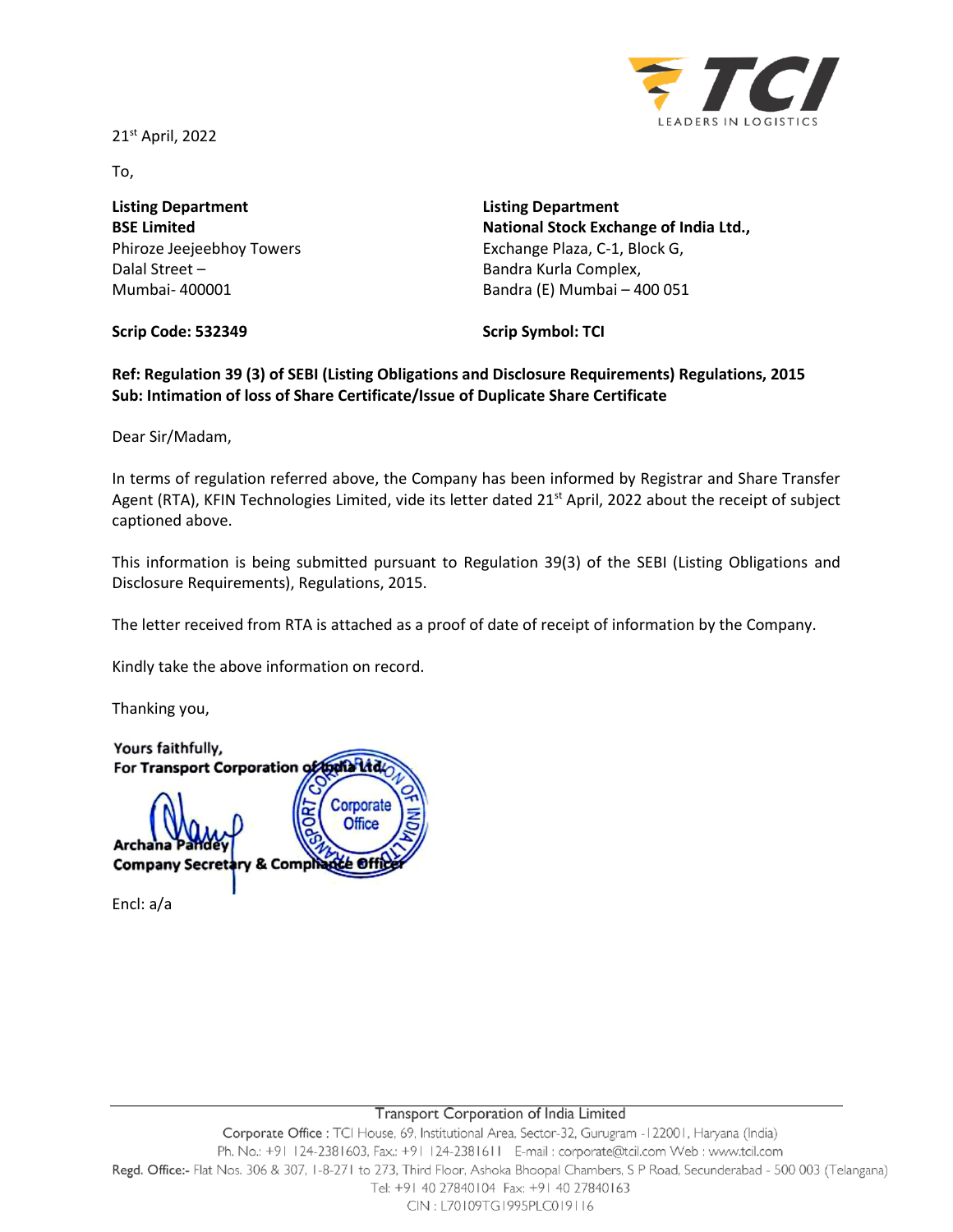## KFIN TECHNOLOGIES LIMITED

Selenium Tower B, Plot 31-32, Gachibowli, Financial District, Nanakramguda, Hyderabad – 500 008. E-mail: einward.ris@kfintech.com Toll Free No. 1800 309 4001

KFIN/RIS/TCIL/DUP/2022 April 21, 2022

Company Secretary Transport Corporation of India Limited 69, TCI House Institutional Area, Sector-32 Gurgaon-122 001

Dear Sir,

Ref.: Folio No. 0020316, 0003550 Sub.: Issuance of Duplicate Share Certificate face value of Rs.10/- to exchange with Share Certificate of face Value of Rs.2/-.

This has reference to the captioned subject.

Please note that we have received request from following shareholders towards issue of duplicate share certificate. The details are as under:

| Folio No:    | 0020316                                                          |
|--------------|------------------------------------------------------------------|
| Name         | SHARJEET JHAKAL                                                  |
| No of shares | 134 (Face value 10/-)                                            |
| Remarks      | Shares transferred to IEPF                                       |
| Folio No:    | 0003550                                                          |
| Name         | HAFEEZ SORAB CONTRACTOR jointly with MRS PEARL HAFEEZ CONTRACTOR |
| No of shares | 160 (Face value 10/-)                                            |

Thanking you,

Yours faithfully For KFin Technologies Limited.

Sd/- Rajeev Kumar Dy. Manager